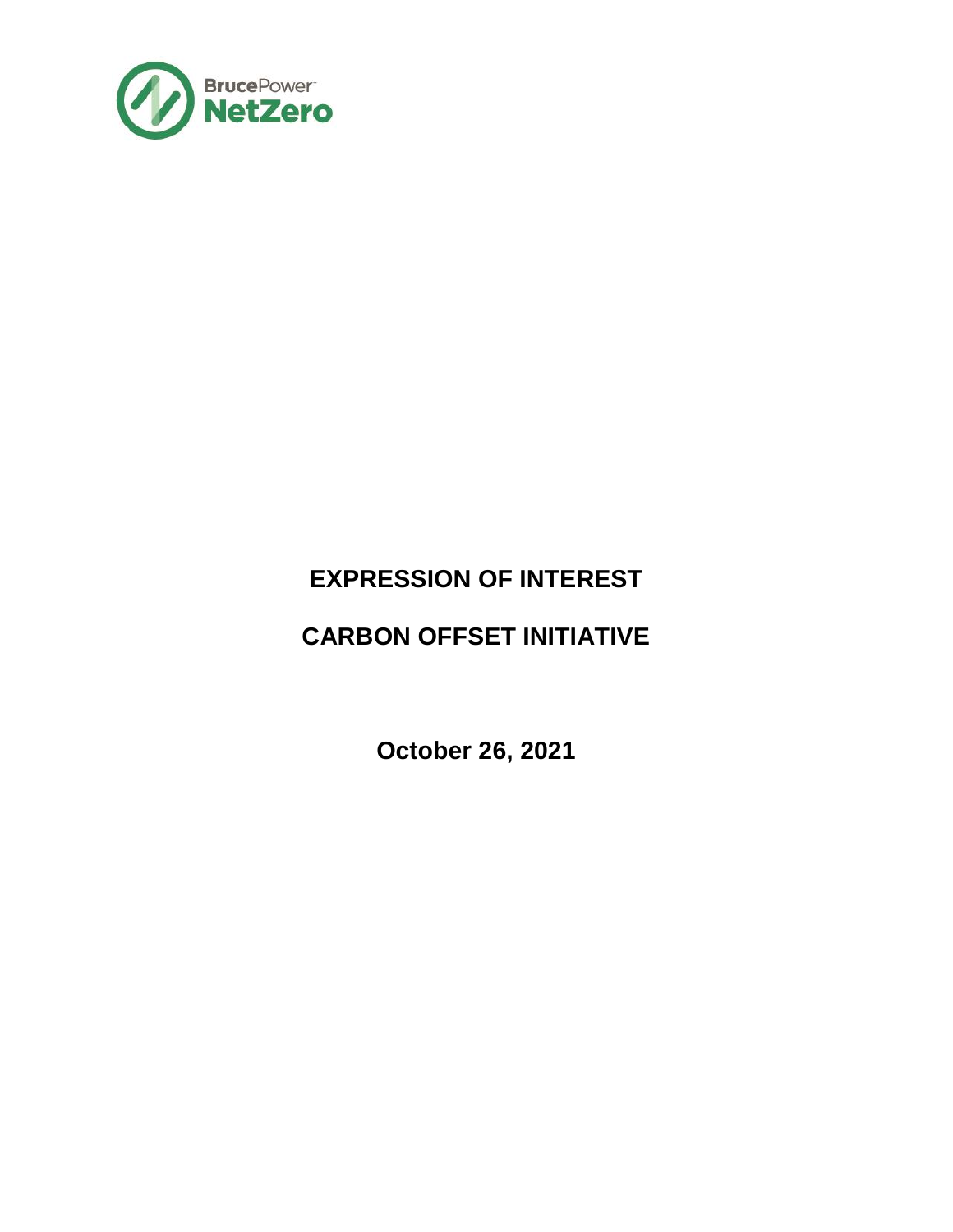## **1.0 Purpose and Background**

- **1.1** Bruce Power Net Zero L.P. ("**BPNZ**") issues this Expression of Interest (the "**EOI**") in order to solicit information and market place capabilities (collectively, "**Information**") from entities (the "**Proponents**") interested in providing BPNZ with proposals related to Carbon Offset Initiatives (the "**Proposals**"). The requirements of these Proposals are more fully described in Section 3.0. The Proponents in receipt of this EOI are invited to submit a response to this EOI (the "**Response**") which must provide the information requested in this EOI for the Proposals.
- **1.2** This EOI is provided by BPNZ on October 26, 2021. This EOI (including its Schedules) are collectively referred to as the "**EOI Documents**".

## **2.0 EOI Process**

- **2.1** This EOI sets out the process (the "**EOI Process**") which BPNZ, on its own behalf, will use to evaluate the information.
- **2.2** Interested Proponents must complete the Schedule A-Expression of Interest.
- **2.3** Schedule A-Expression of Interest forms part of this EOI and must be completed and electronically submitted to BPNZ c/o:

Attention: Andrew Thiele

E-Mail: [andrew.thiele@brucepower.com](mailto:andrew.thiele@brucepower.com)

#### (the "**Bruce Power Representative**")

Failure to respond by such specified time and date may, in the discretion of BPNZ or the Bruce Power Representative on its behalf, disqualify the Proponent from this EOI Process.

Any attempt by a Proponent or any of its employees, agents, contractors or representatives to contact any person other than the Bruce Power Representative with respect to this EOI may result in BPNZ, in its sole and unrestricted discretion, disqualifying the Response of such Proponent.

## **3.0 The Proposals**

By building off Bruce Power's foundational nuclear output as a key enabler of decarbonization, BPNZ will unlock the potential of other complementary technologies to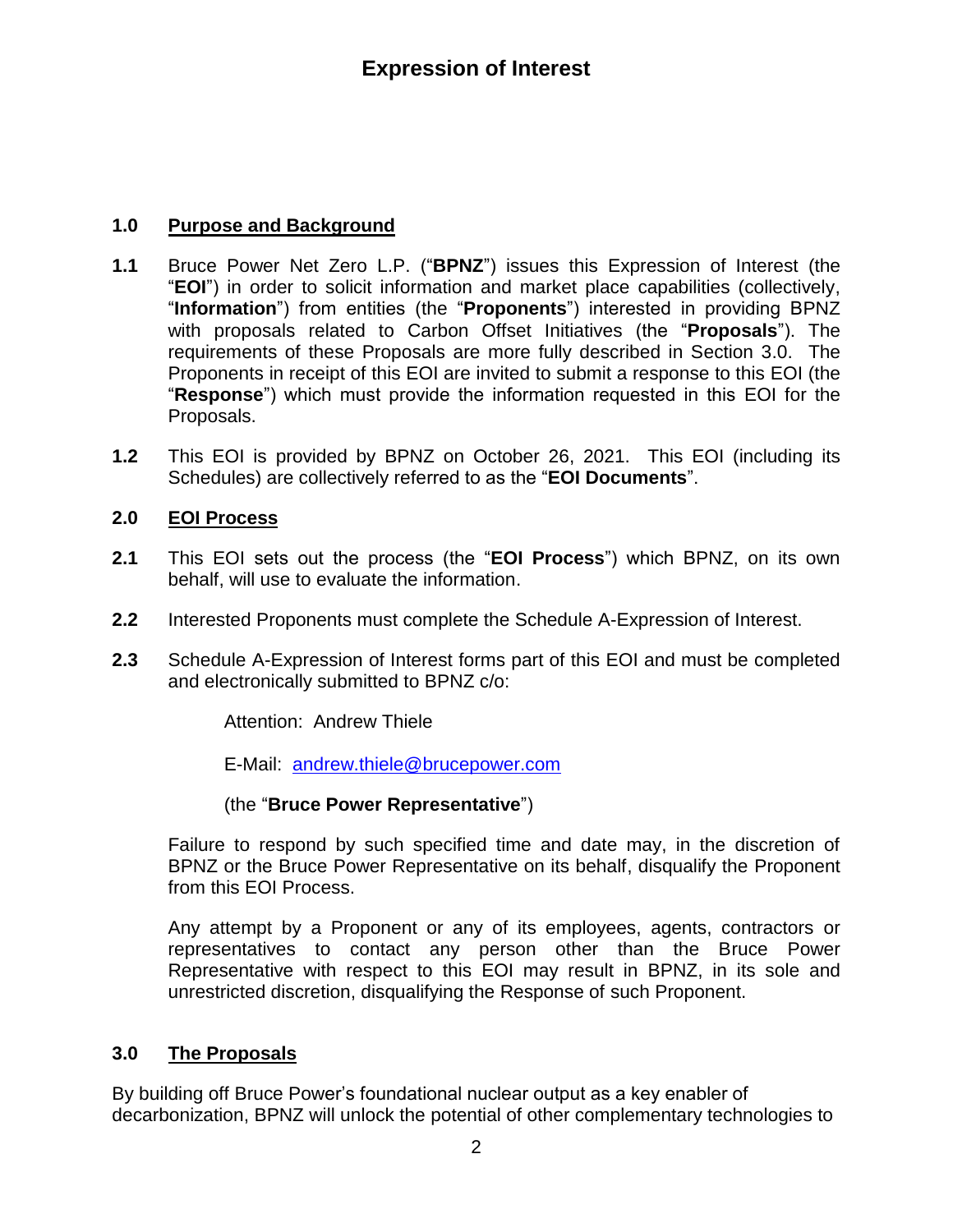## **Expression of Interest**

nuclear including storage, renewables, hydrogen, and electrified transportation to achieve a net zero future.

BPNZ issues this Expression of Interest (EOI) in order to solicit ideas (collectively, "Information") from entities (the "Proponents") for projects that measurably reduce greenhouse gas emissions (GHGs).

The purpose of this EOI is to build a portfolio of potential carbon offset projects that are located in Ontario and explore the viability of supporting projects that complement the role of nuclear and assist Bruce Power and Ontario to achieve net zero targets. Proponents of large projects that can generate reductions at a reasonable cost per tonne of CO2e as well as proponents of smaller projects that have public service benefit are both welcome to respond. BNPZ welcomes Indigenous and Non-Indigenous community partnership projects as well as projects with a view to government partnership.

EOI Responses ideally include (as applicable):

- an estimated quantity of GHG reductions on a conservative and scientifically credible basis;
- indicate when reductions would be available, with preference given towards projects with reductions available before 2027 or earlier; and
- include a high-level estimate of total project costs.

BPNZ's involvement in projects can take on many forms: from fully conceiving, constructing and managing the project to coordinating with another organization that is carrying out the project.

#### **3.1 EOI Schedule**

The following targeted schedule dates for this EOII are subject to change at the sole and unrestricted discretion of BPNZ, without liability to BPNZ or Bruce Power L.P.:

- (a) October 26, 2021 EOI Issue Date
- (b) June 30, 2022 Closing Date
- **3.2** Subject to Section 4.3, BPNZ may, in its sole and unrestricted discretion, circulate all inquiries or other communications regarding this EOI, along with any BPNZ replies, to all of the Proponents.
- **3.3** If a Proponent considers an inquiry to be commercially sensitive to that particular Proponent, the Proponent may submit the inquiry on a confidential basis. If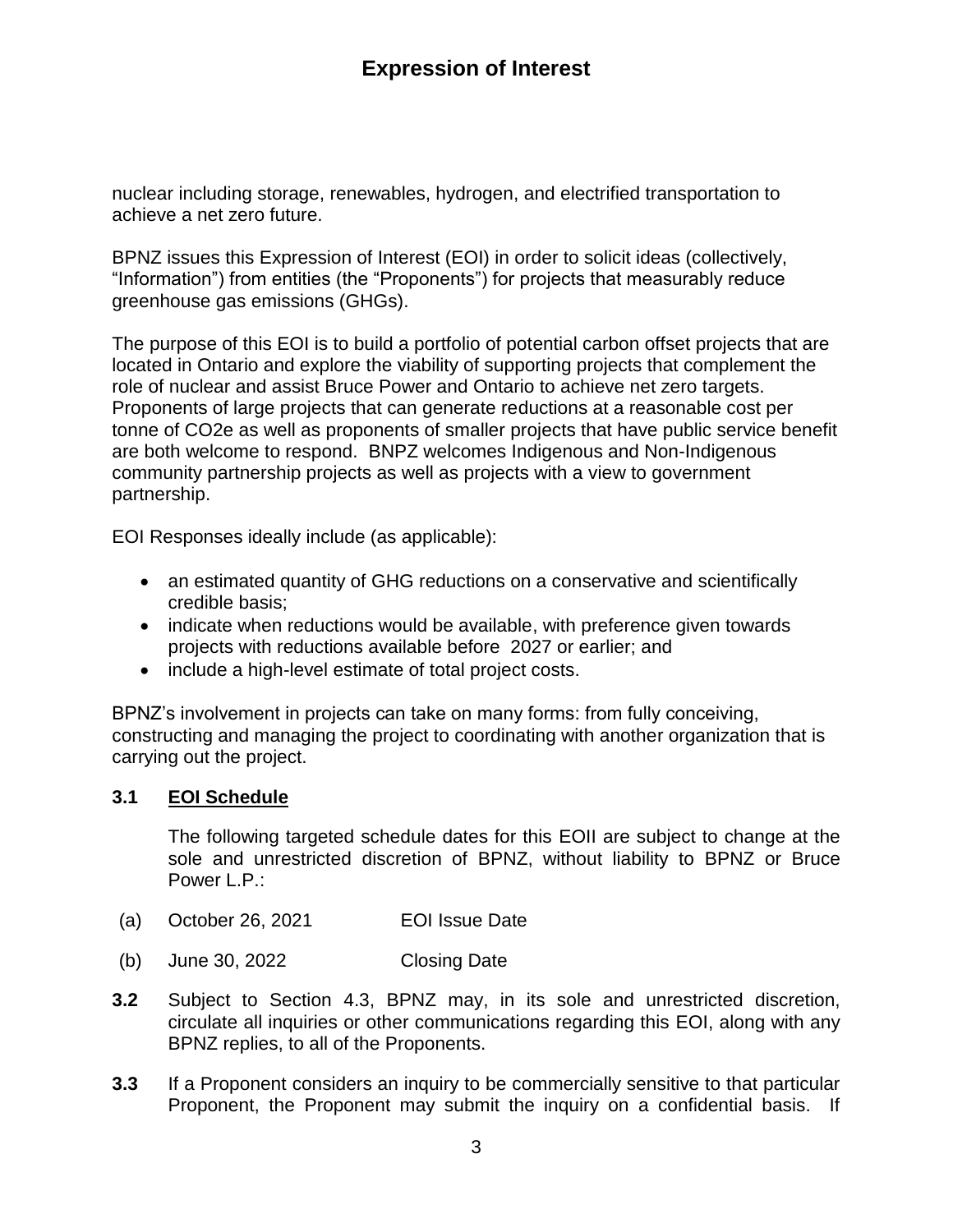BPNZ disagrees with the Proponent's claim of commercial sensitivity, BPNZ will give the Proponent an opportunity to withdraw its request for the inquiry to be treated on a confidential basis or withdraw the inquiry altogether. If BPNZ determines, in its sole and unrestricted discretion, that an inquiry submitted by a Proponent on a confidential basis, even if it is withdrawn by such Proponent, is of general application or would provide a significant clarification of the EOI, BPNZ may issue a clarification to the Proponents that deals with the same subject matter as the withdrawn inquiry. If BPNZ agrees with the Proponent's claim of commercial sensitivity, then BPNZ will treat the inquiry and response on a confidential basis and provide a response solely to the Proponent that submitted the inquiry.

## **4.0 Response Completion**

- **4.1** It is the sole responsibility of each Proponent to carefully review this EOI (including its Schedules) in order to gain a thorough understanding of the instructions and requirements specified herein.
- **4.2** The Response must be fully completed in a clear and legible manner and must be in English.

## **5.0 Release and Discharge**

**5.1** Upon submitting their Responses to BPNZ, each Proponent fully and forever releases and discharges BPNZ and Bruce Power L.P. (and each of their respective owners, shareholders, general partners and limited partners, and their respective officers, directors, shareholders, consultants, representatives and agents, (collectively the "**Bruce Power Net Zero L.P. Parties**") and (ii) of any and all liability or obligation to such Proponent in respect of this EOI or the EOI Process.

## **6.0 Response Ownership**

**6.1** In consideration of BPNZ evaluating a Response, all submitted Responses and support documentation provided by the Proponents become the property of BPNZ and will not be returned. All information obtained by BPNZ from a Proponent in connection with this EOI may be disclosed and distributed to the Bruce Power Net Zero L.P. Parties on a need-to-know basis.

## **7.0 Compliance**

**7.1** Proponents will comply with all applicable laws, rules and regulations and will obtain and comply with all necessary permits, licences and approvals (if any).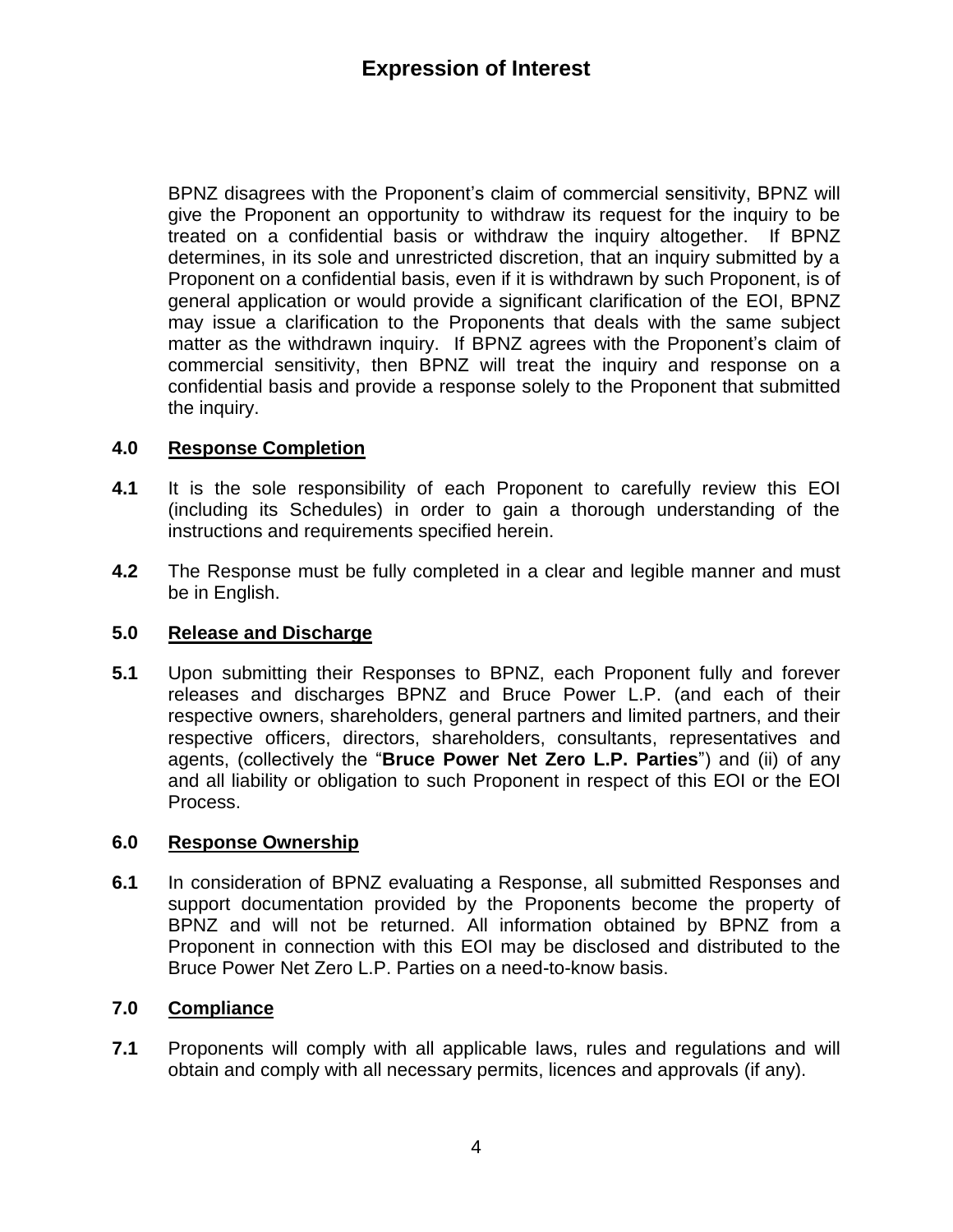## **8.0 Not an Offer**

- **8.1** This EOI does not constitute an offer of any nature or kind whatsoever by BPNZ to the Proponents nor does it constitute any basis of any contract. Contractual obligations between BPNZ and a Proponent will arise only when an agreement is executed and delivered to a Proponent and will be limited to and by the terms and conditions as set out in such agreement.
- **8.2** Each Proponent acknowledges and agrees that by submitting a Response to this EOI none of BPNZ and the Bruce Power Net Zero L.P. Parties will have any liability or obligation to any Proponent. Upon submitting its EOI Response, a Proponent thereby fully and forever releases and discharges each and every one of the Bruce Power Net Zero L.P. Parties of all liability and obligations whatsoever or howsoever arising in connection with or arising out of this EOI.

## **9.0 Confidentiality**

- **9.1** The EOI and all other documentation and information provided to the Proponent in connection with the EOI Process are "**Confidential Information**".
- **9.2** The Proponent may not reproduce, modify, disclose, distribute or publish any portion of this EOI (including any amendment hereto) or any information about BPNZ without the prior written approval of BPNZ, save and except for the strict purpose of preparing a Response, and provided always that any such reproduction, modification, disclosure, distribution or publication of this EOI will only be made to or for the Proponent's employees or advisors on a strict need-toknow basis. The Proponent agrees to treat any information provided by BPNZ in the EOI or in relation thereto as strictly confidential and to divulge only those segments of the information to others as reasonably required to prepare this Response, and to bind all recipients of divulged information to the same obligations of confidentiality.
- **9.3** Each Proponent will indemnify BPNZ and the Bruce Power Net Zero L.P. Parties and save each of them fully harmless from and against any and all loss, cost, damage, expense, fine, suit, claim, penalty, demand, action, obligation and liability of any kind or nature (including, without limitation, professional fees on a full indemnity basis) suffered or incurred by any of them arising as a result of or in connection with any breach of the confidentiality provisions of this Section 9 by the Proponent or by any person to whom the Proponent has disclosed the Confidential Information.
- **9.4** Notwithstanding anything else to the contrary in this EOI, the provisions of this Section 9 will survive any cancellation of this EOI Process and the conclusion of the EOI Process and will be legally binding on the Proponents who receive a copy of this EOI whether or not they submit a Response in the EOI Process.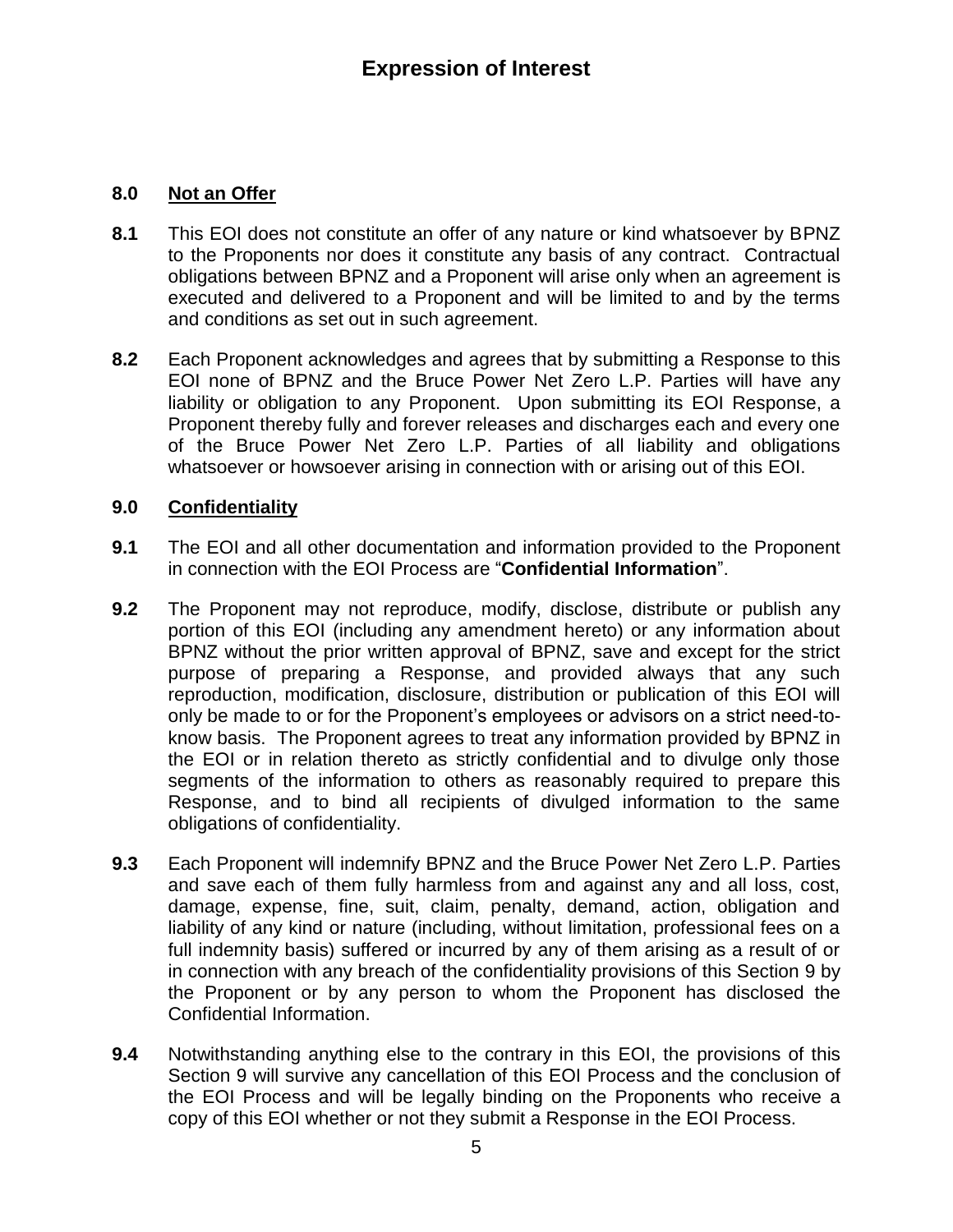## **10.0 Disclaimer and Rights**

- **10.1 Costs.** BPNZ will not be liable for any damages or to provide any compensation for reimbursement of any costs, whatsoever or howsoever incurred by the Proponents resulting directly or indirectly from this EOI and the EOI Process.
- **10.2 No Warranty.** BPNZ does not warrant the accuracy of and is in no way bound by the information supplied to the Proponents during the EOI Process by any official, employee, consultant or agent of BPNZ not named in Section 2.3, unless such information is specifically set forth in the EOI Documents or provided in writing through an addendum to this EOI issued by BPNZ.
- **10.3 Verification & Clarification.** BPNZ has the right to verify or clarify any information submitted in a Response with the Proponent or with third parties and to request supplementary information from any Proponent during the EOI Process. The Proponent will assist BPNZ in this regard by making itself, its employees, and its facilities and all reasonably requested information available to BPNZ upon request. Additional information obtained by BPNZ through these means will, in BPNZ's sole and unrestricted discretion, be determined to constitute part of the Proponent's Response. BPNZ may, in its sole and unrestricted discretion, waive any requirement of the Response or request amendment where, in the opinion of BPNZ, there is an irregularity or omission in the information that is not material to the Response.
- **10.4 Modification.** BPNZ has the right to modify, revise, amend or cancel this EOI at any time upon notice to the Proponents.

#### **11.0 Miscellaneous**

- **11.1** The Proponents may not assign any interest they have in the EOI in whole or in part.
- **11.2** Headings and any table of contents included in this EOI are included for convenience of reference and will not be used to interpret any provision of this RFI.
- **11.3** In this EOI, unless the context otherwise requires, words importing the singular include the plural and vice versa and words importing gender include all genders.
- **11.4** This EOI will be governed by the laws of the Province of Ontario and the laws of Canada applicable therein.
- **11.5** All of the provisions of this EOI or the Response that are intended or purport to limit the liability of BPNZ or the Bruce Power Net Zero L.P. Parties will survive indefinitely.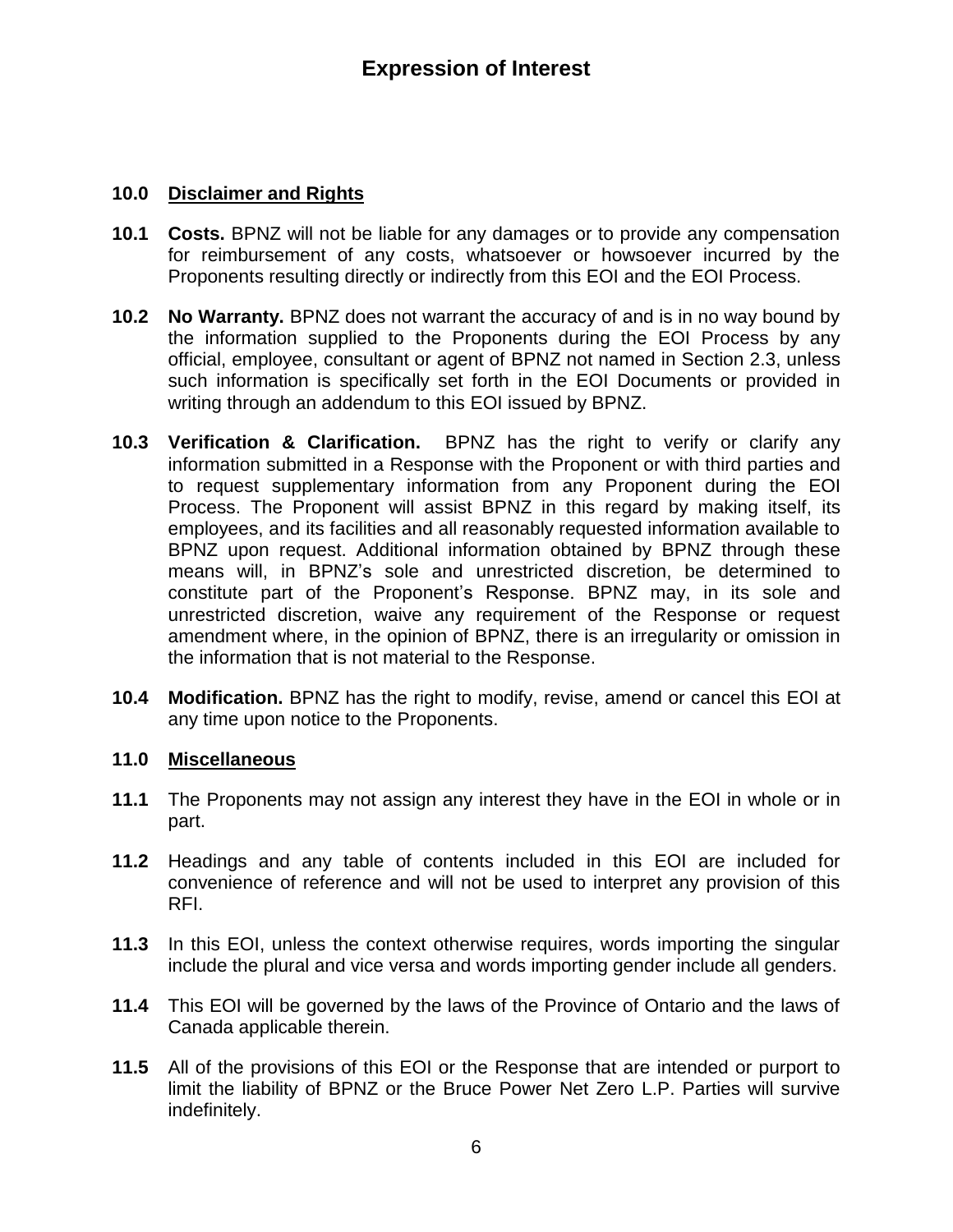## **Expression of Interest**

## **SCHEDULE A**

#### **BRUCE POWER NET ZERO L.P. EXPRESSION OF INTEREST – CARBON OFFSET INITIATIVES**

*In addition to the completion and submission of this Schedule A, Proponents are welcome to include a reasonable amount of supporting documents.* 

#### **Proponent name:**

**Project title:**

**Date submitted (MM/DD/YY):**

#### **Proponent Information**

Description of Proponent, including a summary of the project team and a profile of any key project staff. (max. 200 words):

#### **General Information**

1. EOI Contact Information

Name:

Title:

Proponent:

Facility:

Address:

Telephone:

Email:

Project responsibilities (if applicable):

2. Project Information

This section provides BPNZ with a clear summary overview of the project and its relevance to the EOI purpose set out on Page 1.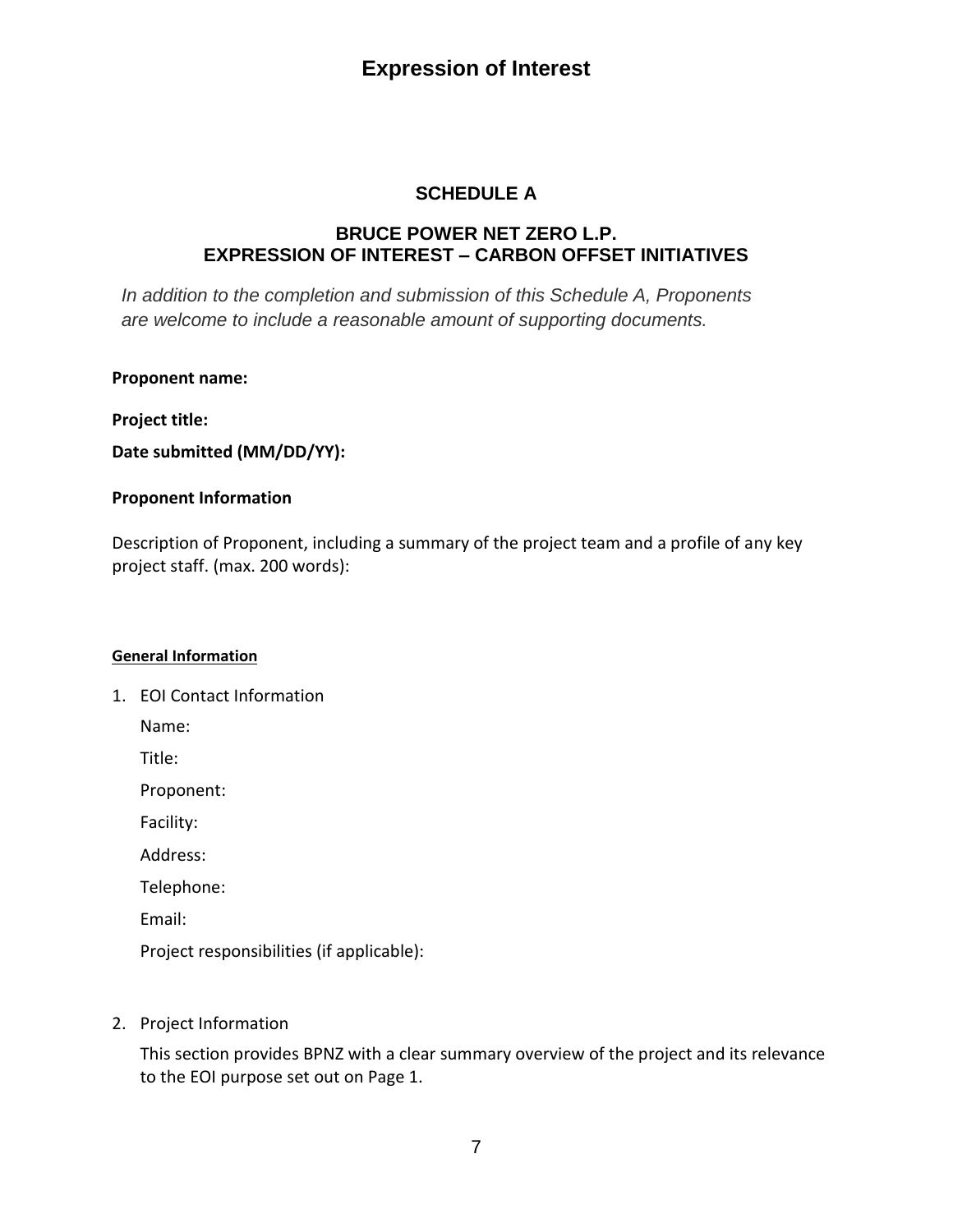# **Expression of Interest**

## 3. General Project Information:

| Project title                                            |  |
|----------------------------------------------------------|--|
| Project location                                         |  |
| Expected project completion date<br>(YYYY/MM)            |  |
| Total estimated project cost (\$CAD)                     |  |
| Technology description                                   |  |
| Estimated quantity of annual GHG<br>reductions (kg C02e) |  |
| Are the CO2e reductions permanent<br>(Y/N)               |  |
| How baseline C02e will be established                    |  |